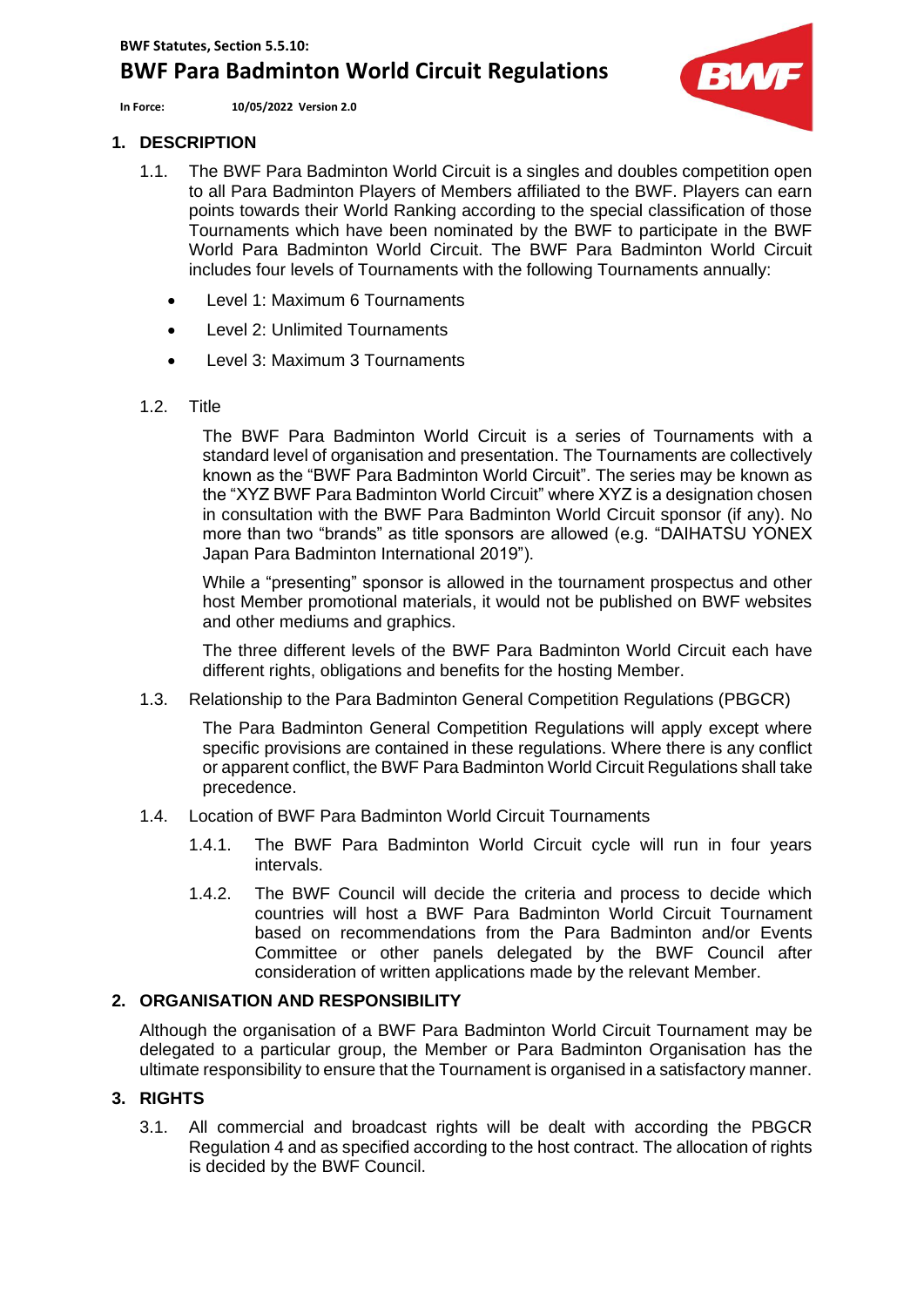3.2. The Member concerned may grant licences and concessions in respect of the Tournament rights, including the direct grant of all or part of such rights to, e.g., a local Association and/or commercial organisations.

# **4. PRIZE MONEY AND TOURNAMENT CLASSIFICATION**

4.1. Hosts are welcome to offer prize money for each tournament but it must first be discussed and approved by the BWF. Any offer of prize money must be announced and published on the tournament prospectus at least one (1) month before the entry deadline.

### **5. POINTS SYSTEM**

5.1. Points earned by Players in BWF Para Badminton World Circuit Tournaments for their Para Badminton World Ranking will be according to the Tournament classification of each Tournament and the regulations for the Para Badminton World Ranking system.

### **6. CONDITIONS FOR TOURNAMENTS TAKING PART IN THE BWF PARA BADMINTON WORLD CIRCUIT**

- 6.1. Each BWF Para Badminton World Circuit Tournament must adhere to the organisational and presentational criteria set out in these regulations, the BWF Para Badminton World Circuit Contract and the BWF Para Badminton World Circuit Organisers Manual (Technical Guidelines).
	- 6.1.1. Adherence to the BWF Para Badminton World Circuit criteria will be monitored by the BWF before and during the Tournament.
	- 6.1.2. A written report on adherence to the criteria will be submitted to the Para Badminton and/or Events Committee by the BWF representative. A copy of the report will also be sent to the organisers.
- 6.2. At Grade 2 Level 1 and 2 tournaments, all 22 Events must be offered for competition and played (when entry numbers allow for official competition). No classification will be offered at Level 1 tournaments.
- 6.3. At Grade 2 Level 2 and 3, BWF will determined the tournaments that will offer classification.

| No.            | <b>Men's Events</b>       | <b>Women's Events</b>       | <b>Mixed Events</b>       |
|----------------|---------------------------|-----------------------------|---------------------------|
|                | Men's Singles WH 1        | Women's Singles WH 1        | Mixed Doubles WH 1-WH 2   |
| 2              | Men's Singles WH 2        | Women's Singles WH 2        | Mixed Doubles SL 3 - SU 5 |
| 3              | Men's Singles SL 3        | Women's Singles SL 3        | Mixed Doubles SH 6        |
| $\overline{4}$ | Men's Singles SL 4        | Women's Singles SL 4        |                           |
| 5              | Men's Singles SU 5        | Women's Singles SU 5        |                           |
| 6              | Men's Singles SH 6        | Women's Singles SH 6        |                           |
| 7              | Men's Doubles WH 1 - WH 2 | Women's Doubles WH 1 - WH 2 |                           |
| 8              | Men's Doubles SL 3 - SL 4 | Women's Doubles SL 3 - SU 5 |                           |
| 9              | Men's Doubles SU 5        | Women's Doubles SH 6        |                           |
| 10             | Men's Double SH 6         |                             |                           |

At Grade 2 Level 3 tournaments, the host could propose to host all 22 events as listed above or less. BWF reserve the right to approve the list of events.

### 6.4. Draw sizes

The Tournament must plan main draw sizes as follows:

6.4.1. Grade 2 Level 1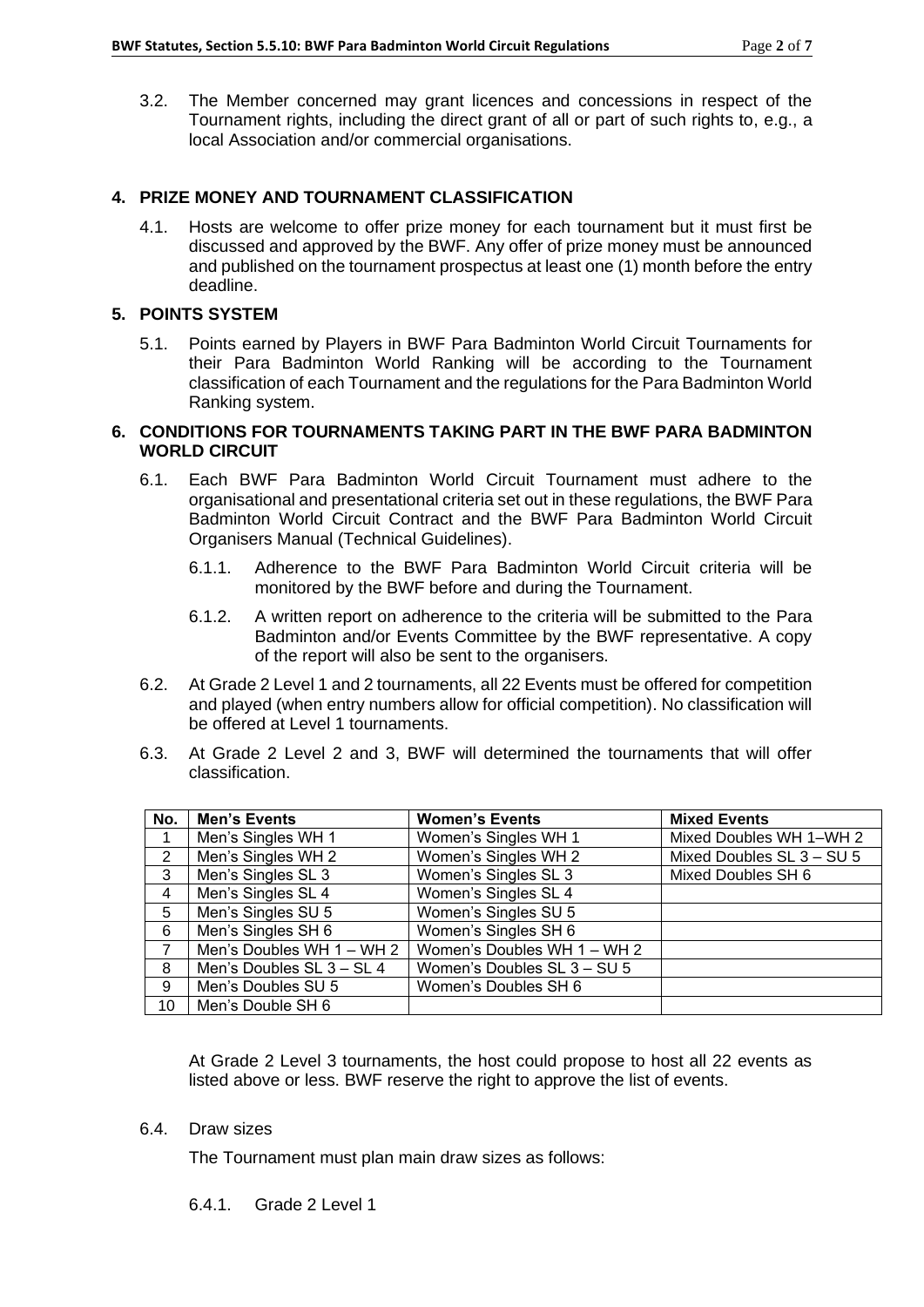- **Main Draw**: 12 players/pair in each main draw of the event listed below.
	- o All seven (7) wheelchair events
	- o MS SL 3
	- o MS SL 4
	- o MS SU 5
	- o MS SH 6
	- $\circ$  MD SL 3 SL 4
	- o MD SU 5
	- $o$  WD SL 3 SU 5
	- $\circ$  XD SL 3 SU 5
- **Main Draw**: 8 players/pair in each main draw of the event listed below
	- o WS SL 3 o WS SL 4 o WS SU 5 o WS SH 6 o WD SH 6 o XD SH 6 o MD SH 6
- 6.4.1.1. If the final entry is lower than what is required, the Referee and/or Technical Delegate may adjust the competition format to suit the number of entries based on PBGCR
- 6.4.2. Grade 2 Level 2 and 3
	- No restriction on entry sizes for tournaments at these levels.
- 6.5. Re-entry after Classification
	- 6.5.1. At Grade 2 Level 2 and 3 tournaments, re-entry must follow the process below:
	- 6.5.2. Re-entries are accepted after the final results of classification are published and until a deadline announced by the Technical Delegate, provided they are made in writing by a team official (by both team officials in case of doubles with players from different teams) to the Technical Delegate and they otherwise comply with the entry regulations.
		- **6.4.3** Such re-entries can be made:

6.4.3.1. If a player entered an event in the tournament, he or she can enter into additional events.

6.4.3.2. If two players entered a doubles or mixed doubles event as pair, they can be separated and handled as entries with partner wanted.

- 6.4.3.3. Two players entered with partner wanted can be paired.
- 6.5.4. Re-entries will be added to the draw for which they are accepted.
- 6.6. Entry with partner wanted
	- 6.6.1. Entries for doubles must come from both partners or be confirmed by both partners; otherwise the entry shall be treated as two entries with partner wanted.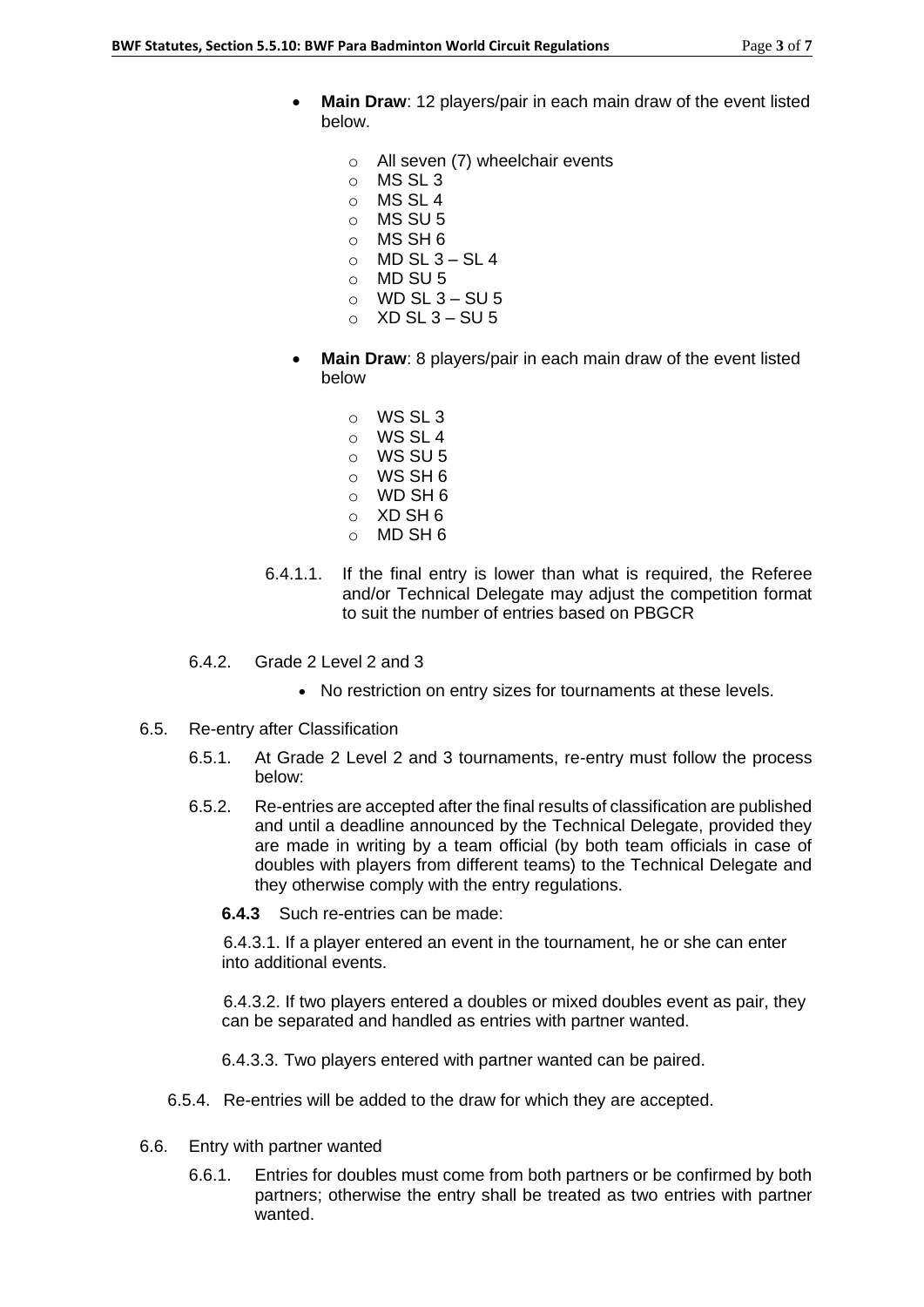- 6.6.2. Entries for doubles with partner wanted including re-entries will be paired by lot by the referee
- 6.6.3. An entry for doubles, or a re-entry, with partner wanted that gets no partner drawn by lot will be put to the same event in a less handicapped class, provided this is in accordance with the conditions stated in the invitation and his team official accepts.

### 6.7. Withdrawals after classification

6.6.1.At Grade 2 Level 2 and 3 tournaments, teams are allowed to submit withdrawals after the final results of classification are published and until a deadline announced by the Technical Delegate, provided they are made in writing by a team official (by both team officials in case of doubles with players from different teams).

A maximum penalty of USD 150 per player/pair applies if teams/players withdraw after this given period.

If it is determined that only one player from a pair is the cause of a withdrawal, the full amount of the penalty applies for that particular player

#### 6.8. Substitution

At Grade 2 Level 1 tournaments, if there are slots available because of withdrawals, it may be filled by a player/pair from the reserve list until all the slots are filled. Team managers / representative must be present at the Team Managers Meeting for draws and provide confirmation of players/pairs availability to take up the slot.

No substitutions are allowed once the draws has been published.

### 6.9. Draw

- 6.9.1. The draw shall be conducted as per PBGCR Regulation 11 and at the discretion of the BWF the draw may be conducted in public, and according to the following:
- 6.9.2. A host of a Grade 2 Level 1 Tournament may elect to have a maximum of four (4) wildcard entries if they have no player ranked in the (number) highest-ranked entries in any of the wheelchair and/or standing events. These wildcards will enter the group round (main draw).
	- 1 male wheelchair player (either WH 1 or WH 2 class)
	- 1 female wheelchair player (either WH 1 or WH 2 class)
	- 1 male standing player (either SL3, SL 4, SU 5, or SH 6 class)
	- 1 female standing player (either SL 3, SL 4, SU 5, or SH 6 class)

The wildcard, if eligible, will be the highest ranked player/pair entered from the host Association, in each event, if applicable. This can include the highest ranked pair where one player is from the host Member and the other player is from another Member.

The host Association must confirm with BWF before publication of the first MQ report, which eligible players/pairs entered (if any) will be chosen as wildcards.

If the host Association declines to choose the highest ranked eligible player/pair entered by the host Association, no other wildcards will be granted in that event.

Once designated as a wildcard, the player/pair remains a wildcard throughout the tournament.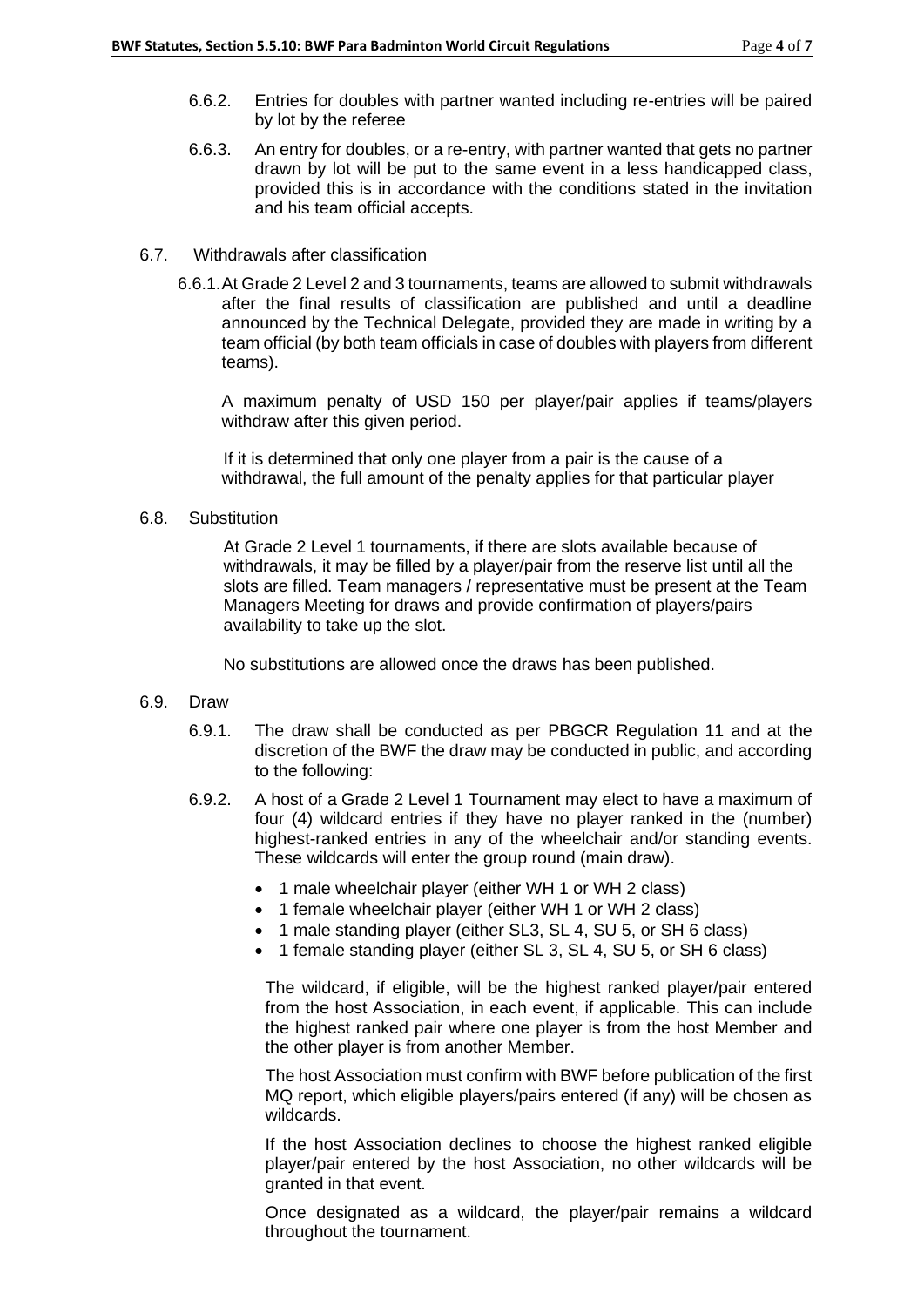The allocation of wildcards is based on the gender quota and class (not per event). If there are no players from the hosting Member/Para badminton Organisation that qualifies in any of the standing or wheelchair events, the hosting Member/Para badminton Organisation may apply for a Mixed Doubles pair for a wildcard spot. This would fulfil a slot for each gender in the standing and wheelchair events. A hosting Member/Para badminton Organisation may not apply for a Mixed Doubles wildcard spot if one or more male or female players have already qualified into the main draw of other events.

- 6.9.3. At Grade 2 Level 1 tournaments, combining gender for an event will not be allowed.
	- 6.9.4. At Grade 2 Level 2 and 3 tournaments, event combinations will be based on section 5.5.1 Para Badminton Events Combination Chart
	- 6.9.5. Nationality separation will be in accordance to PBGCR Regulation 11.7 applies for Grade 2 Level  $1 - 3$  Tournaments (as of first BWF Para Badminton World Circuit Tournament in January 2022).
	- 6.9.6. After a draw has been made, no alterations or substitutions are permitted to the draw except corrections as in PBGCR Regulation 15.3.1 or promotions as in PBGCR Regulation 14.2.
- 6.10. Seeding
	- 6.10.1. Seeding for tournaments shall be based on PBGCR article 11.3.
- 6.11. Division of Prize Money
	- 6.11.1. If prize money is offered in the different levels of the BWF Para Badminton World Circuit Tournaments, the division will be determined by the BWF.
	- 6.11.2. The actual prizes planned for a BWF Para Badminton World Circuit tournament must be advertised in advance in all Tournament prospectuses, literature, invitations, etc. issued by the organiser.
- 6.12. Tournament schedule
	- 6.12.1. The schedule, including number of courts for each BWF Para Badminton World Circuit Tournament must comply with the following

### **Grade 2 Level 1**

| Tuesday  | <b>Events</b>      | Day 1     | Day 2     | Day 3          | Day 4 | Day 5          |
|----------|--------------------|-----------|-----------|----------------|-------|----------------|
|          | <b>MS WH 1</b>     | <b>GR</b> | <b>GR</b> | L8             | L4    | L <sub>2</sub> |
|          | <b>MS WH 2</b>     | <b>GR</b> | <b>GR</b> | L8             | L4    | L <sub>2</sub> |
|          | WS WH 1            | <b>GR</b> | <b>GR</b> | L8             | L4    | L2             |
|          | WS WH 2            | GR        | GR.       | L8             | L4    | L <sub>2</sub> |
|          | $MD WH 1 - WH 2$   | GR        | GR.       | L8             | L4    | L2             |
|          | WD WH $1 - WH$ 2   | GR.       | GR.       | L8             | L4    | L2             |
|          | $XD WH 1 - WH 2$   | <b>GR</b> | <b>GR</b> | L <sub>8</sub> | L4    | L2             |
|          |                    |           |           |                |       |                |
|          | MS <sub>SL3</sub>  | <b>GR</b> | <b>GR</b> | L8             | L4    | L2             |
| Arena    | <b>MS SL4</b>      | GR.       | GR.       | L8             | L4    | L <sub>2</sub> |
| practice | <b>MS SU 5</b>     | GR.       | GR.       | L8             | L4    | L <sub>2</sub> |
|          | <b>MS SH 6</b>     | <b>GR</b> | GR.       | L8             | L4    | L2             |
|          | MD $SL_3 - SL_4$   | <b>GR</b> | <b>GR</b> | L <sub>8</sub> | L4    | L2             |
|          | <b>MD SU 5</b>     | GR        | GR        | L8             | L4    | L <sub>2</sub> |
|          | <b>MD SH 6</b>     | <b>GR</b> | GR.       | L8             | L4    | L <sub>2</sub> |
|          |                    |           |           |                |       |                |
|          | WS SL <sub>3</sub> | GR        | <b>GR</b> | <b>GR</b>      | L4    | L <sub>2</sub> |
|          | WS SL <sub>4</sub> | GR        | GR.       | GR             | L4    | L <sub>2</sub> |
|          | WS SU 5            | <b>GR</b> | <b>GR</b> | <b>GR</b>      | L4    | L2             |
|          | WS SH 6            | GR        | <b>GR</b> | GR             | L4    | L2             |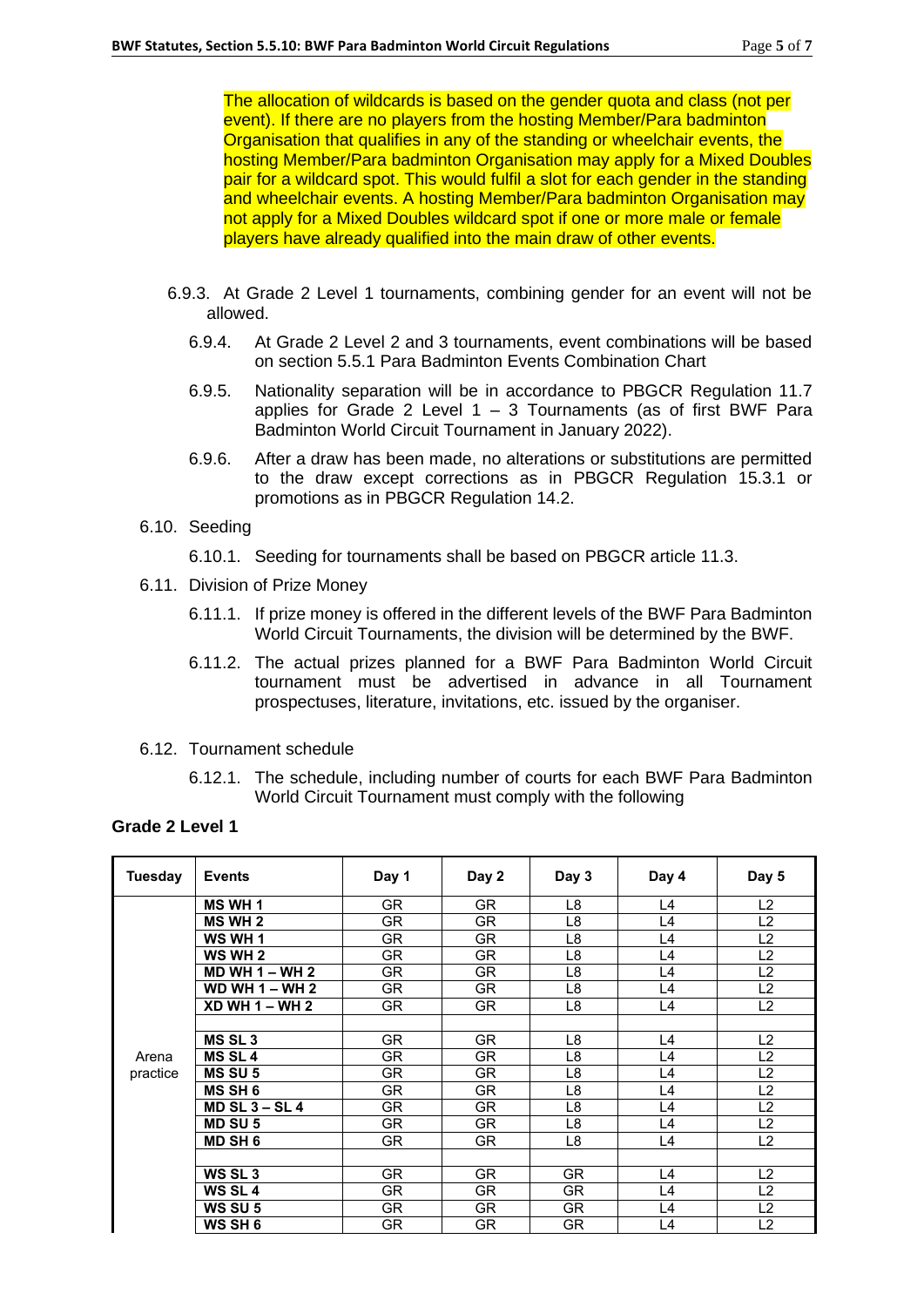| WD SL $3 - SU$ 5  | GR        | <b>GR</b> | GR/QF     |      | L2  |
|-------------------|-----------|-----------|-----------|------|-----|
| <b>WD SH 6</b>    | GR.       | GR.       | <b>GR</b> |      | 12  |
|                   |           |           |           |      |     |
| $XD$ SL 3 – SU 5  | <b>GR</b> | <b>GR</b> | L8        | ∟4   | L2  |
| XD SH 6           | GR.       | GR.       | GR        | L4   | L2  |
|                   |           |           |           |      |     |
| No. of matches    | 111       | 111       | 102       | 44   | 22  |
| No. of courts     | 5 or more | 5 or more | 5 or more | 5    |     |
| Mins per match    | 30        | 30        | 30        | 45   | 45  |
| <b>Total mins</b> | 3330      | 3300      | 3060      | 1980 | 990 |

GR – Group Rounds

L8 – Last 8 / Quarter-Finals

L4 – Last 4 – Semi- Finals

L2 - Finals

Variation to the above schedule can be made on application to and with the agreement of BWF.

### **Grade 2 Level 2 & 3**

The competition schedule for Grade 2 Level 2 and 3 tournaments will be determined by the Referee & Technical Delegate after the team managers meeting at the tournament.

- 6.12.2. The proposed detailed time schedule for a BWF Para Badminton World Circuit Tournament must be submitted to the Referee for approval. If the submitted schedule is not acceptable to the Referee, and consultation with the organiser does not result in a schedule that is mutually acceptable, the Referee has power to decide the schedule. The schedule may not be published until it has been approved by the Referee.
- 6.13. Venue and facilities
	- 6.13.1. All matches in the main draw of a BWF Para Badminton World Circuit Tournament must be played at the same venue.
	- 6.13.2. Each BWF World Tour Tournament must abide by the relevant requirements in Section 5.5.2 of the BWF Statutes.
- 6.14. Technical Officials
	- 6.14.1. For Grade 2 Level 1 Tournaments, an umpire, a service judge, and a minimum of four line judges must be provided for each match. It is recommended to have six line judges on the final day for each match. There shall be at least four (4) three umpires from Members other than the host Member comprising of at least four two BWF and one Continental Certificated umpires with well spread nationality. All umpires and service judges shall meet the eligibility criteria set for the panel of Technical Officials they belong to.
	- 6.14.2. For Grade 2 Level 2 and 3 Tournaments, an umpire must be provided for each match. It is recommended that a service judge be provided for all final matches. There shall be at least two umpires from Members other than the host Member comprising of at least one BWF (as of 1 January 2022) and one Continental Certificated umpires with well spread nationality. All umpires and service judges shall meet eligibility criteria set for the panel of Technical Officials they belong to. A minimum of two line judges must be provided for each match in the group rounds to the semi finals. A minimum of 4 line judges must be provided for all finals matches.